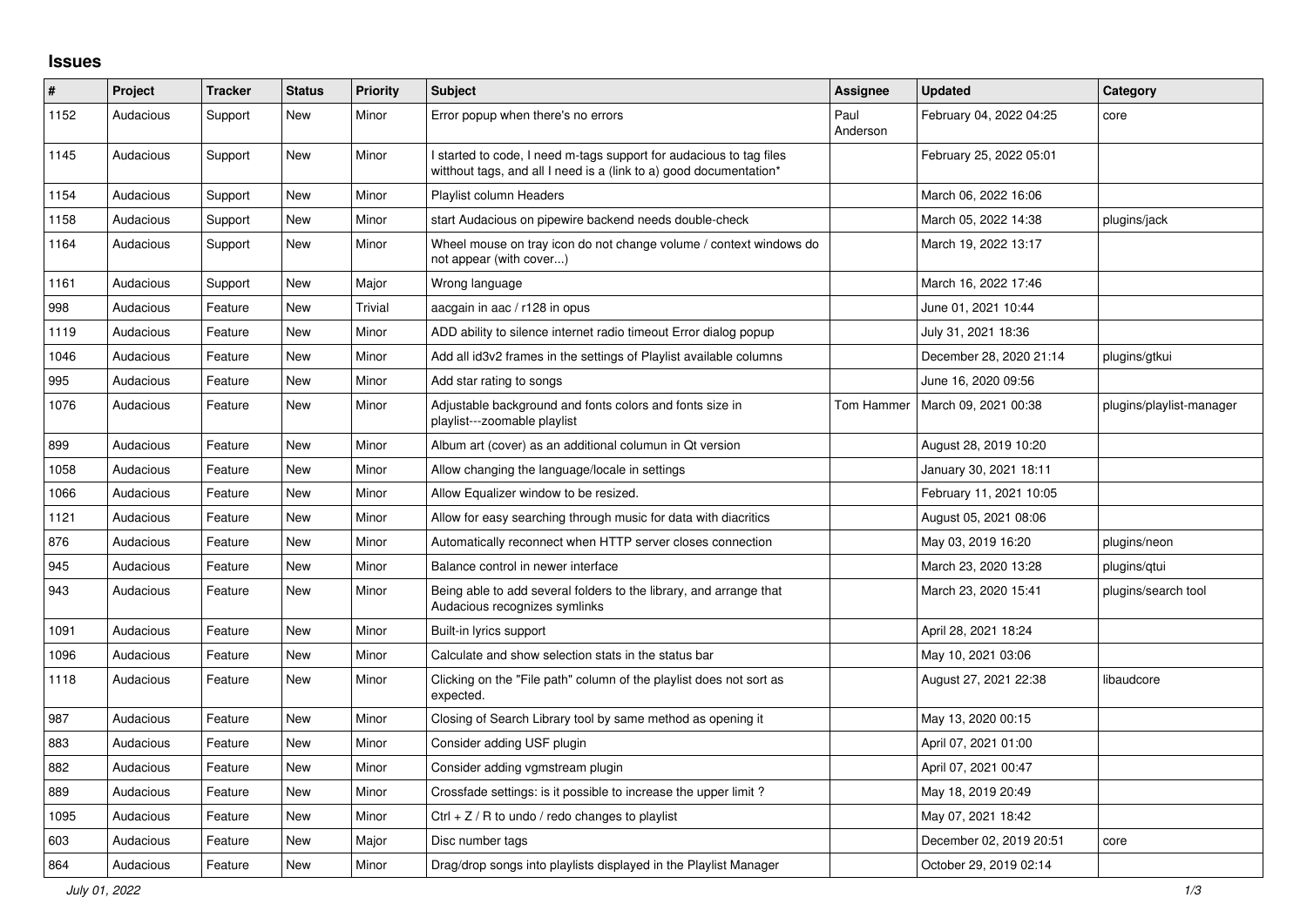| $\pmb{\#}$ | Project   | <b>Tracker</b> | <b>Status</b> | <b>Priority</b> | <b>Subject</b>                                                                  | <b>Assignee</b> | <b>Updated</b>           | Category           |
|------------|-----------|----------------|---------------|-----------------|---------------------------------------------------------------------------------|-----------------|--------------------------|--------------------|
| 955        | Audacious | Feature        | New           | Minor           | Enqueue option                                                                  |                 | April 09, 2020 03:54     |                    |
| 1067       | Audacious | Feature        | New           | Minor           | Equalizer adjustments are coarse.                                               |                 | February 11, 2021 10:09  |                    |
| 875        | Audacious | Feature        | New           | Major           | Extended M3U support                                                            |                 | March 20, 2019 19:11     | plugins/m3u        |
| 1116       | Audacious | Feature        | New           | Minor           | feature request: miniview mode with QT or GTK interace                          |                 | February 08, 2022 06:53  |                    |
| 1082       | Audacious | Feature        | New           | Minor           | File writer option to pad track numbers with leading zeros                      |                 | March 31, 2021 00:15     | plugins/filewriter |
| 1130       | Audacious | Feature        | New           | Minor           | folders for tabs in the playlist head (an enhancement suggestion, not a<br>bug) |                 | October 24, 2021 19:04   |                    |
| 500        | Audacious | Feature        | New           | Minor           | fullscreen album art                                                            |                 | April 08, 2020 19:17     |                    |
| 1098       | Audacious | Feature        | New           | Minor           | Hide empty Services playlist sub-menu                                           |                 | May 10, 2021 09:25       | libaudgui          |
| 1108       | Audacious | Feature        | New           | Minor           | HTTPS support for Windows builds                                                |                 | December 27, 2021 04:45  | plugins/neon       |
| 1071       | Audacious | Feature        | New           | Minor           | Linkage could be improved for packagers.                                        |                 | March 31, 2021 00:32     |                    |
| 1151       | Audacious | Feature        | New           | Minor           | Load balance XSPF tracks with multiple location URIs                            |                 | January 28, 2022 19:10   |                    |
| 968        | Audacious | Feature        | New           | Minor           | Loop PSF files at normal loop points during repeat mode                         |                 | April 16, 2020 03:25     | plugins/psf        |
| 1093       | Audacious | Feature        | New           | Minor           | Make the Song Dialog (Qt) window wider by default                               |                 | May 17, 2021 15:36       |                    |
| 1057       | Audacious | Feature        | New           | Minor           | Matroska (mka) chapter support                                                  |                 | August 27, 2021 22:54    |                    |
| 1142       | Audacious | Feature        | New           | Minor           | MusicBrainz support for CD plugin                                               |                 | November 20, 2021 21:46  | plugins/cdaudio    |
| 1160       | Audacious | Feature        | New           | Minor           | Ogg Opus support for streams                                                    |                 | March 11, 2022 18:09     |                    |
| 873        | Audacious | Feature        | New           | Minor           | Optionally make "previous track" restart current track                          |                 | June 08, 2021 22:55      |                    |
| 1153       | Audacious | Feature        | New           | Minor           | Optional sort column for File Created/Modified date and time                    |                 | February 04, 2022 16:00  | libaudgui          |
| 51         | Audacious | Feature        | New           | Minor           | Option to inhibit suspend                                                       |                 | February 13, 2021 09:23  |                    |
| 924        | Audacious | Feature        | New           | Minor           | Option to replace playlist contents by drag and drop                            |                 | December 02, 2019 20:15  |                    |
| 1099       | Audacious | Feature        | New           | Minor           | Per-track ReplayGain shouldn't be enabled by default                            |                 | May 09, 2021 13:41       |                    |
| 1048       | Audacious | Feature        | New           | Minor           | PipeWire support                                                                |                 | May 04, 2022 19:36       |                    |
| 1170       | Audacious | Feature        | New           | Minor           | Playback mode button                                                            |                 | April 22, 2022 16:01     |                    |
| 913        | Audacious | Feature        | New           | Minor           | Play / create new playlist from selection                                       |                 | December 02, 2019 20:13  | plugins/qtui       |
| 1101       | Audacious | Feature        | New           | Major           | Please add media shortcut keys for Windows 10                                   |                 | December 03, 2021 16:31  | win32              |
| 877        | Audacious | Feature        | New           | Minor           | Please add save option to cue playlists (patch included)                        |                 | March 07, 2019 04:18     | plugins/cue        |
| 429        | Audacious | Feature        | New           | Minor           | Please enable scrobbling to libre.fm in Scrobbler 2.0                           |                 | September 02, 2019 10:35 | plugins/scrobbler2 |
| 1088       | Audacious | Feature        | New           | Minor           | plugin: status icon: ADD option to select tray mouse Middle Click action        |                 | April 11, 2021 12:05     | plugins/statusicon |
| 786        | Audacious | Feature        | New           | Minor           | Port global hotkeys plugin to Windows                                           |                 | January 04, 2021 21:52   | plugins/hotkey     |
| 1133       | Audacious | Feature        | New           | Major           | Provide an option to disable sorting playlists when you click column<br>header  |                 | March 13, 2022 01:19     | plugins/gtkui      |
| 1072       | Audacious | Feature        | New           | Minor           | QT AOSD plugin                                                                  |                 | February 17, 2021 21:18  | plugins/aosd       |
| 1017       | Audacious | Feature        | New           | Minor           | QT Global Hotkeys rework proposal and cross-platform support                    | Domen Mori      | December 07, 2020 04:22  | plugins/hotkey     |